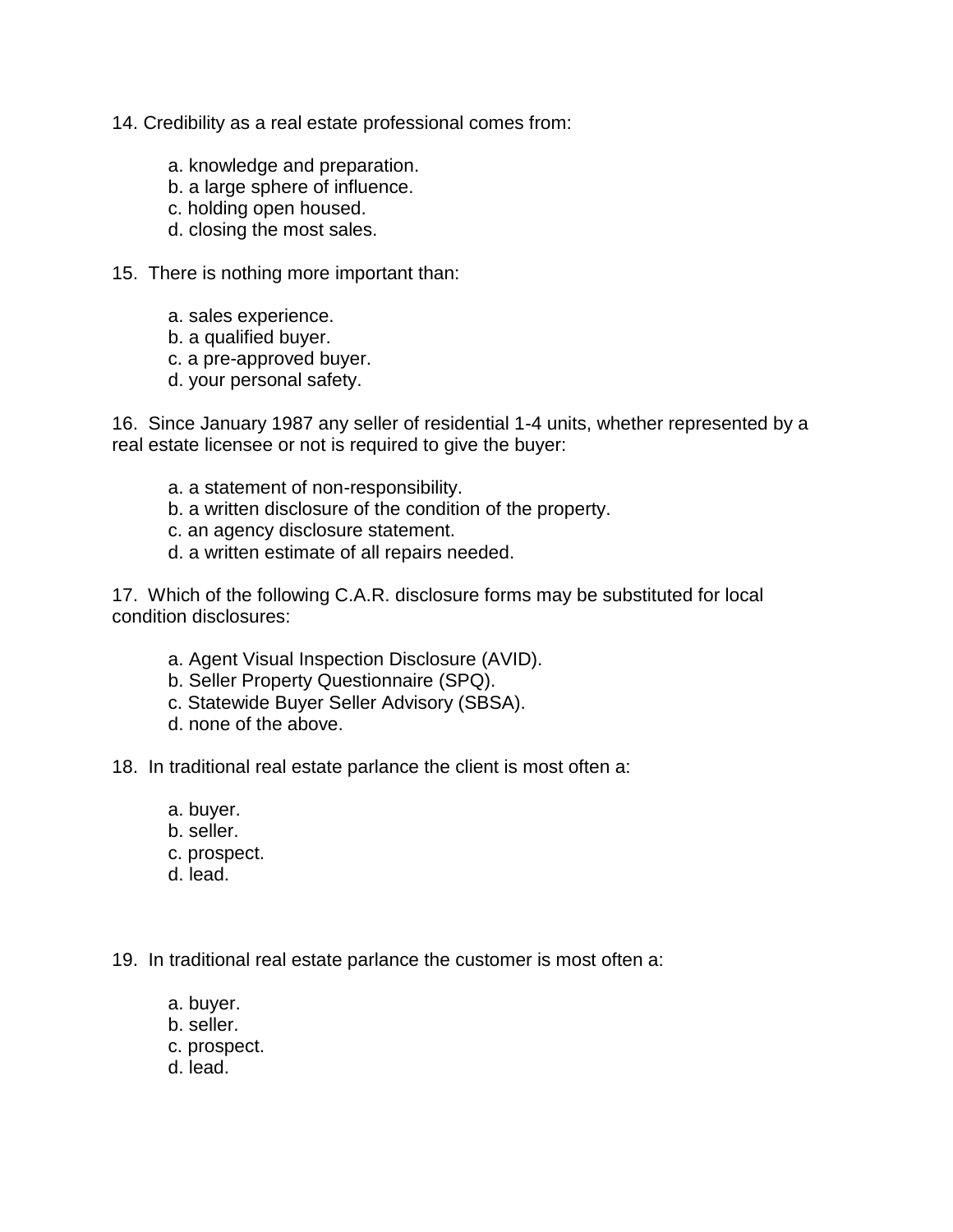- 20. Full disclosure requires licensees and sellers to:
	- a. reveal fully and accurately all known material facts.
	- b. reveal only those facts deemed relevant by the seller.
	- c. reveal relevant facts about the specific property not the neighborhood.
	- d. reveal facts concerning family status.
- 21. An effective long term type of lead generating system is:
	- a. regular mailings.
	- b. a geographic farm.
	- c. horse owners.
	- d. cold calling.

22. In a buyer representation agreement the broker agrees to same and the buyer agrees to pay a fee for this service.

- a. arrange suitable financing
- b. locate a ready willing and able seller
- c. locate suitable property as defined by the buyer
- d. all of the above

23. When a listing is signed an agency relationship is created that requires specific action by the broker:

- a. selling the listed property.
- b. arranging financing for the sale.
- c. procuring a ready willing and able buyer.
- d. all of the above.
- 24. An institutional lender is a:
	- a. pension fund.
	- b. real estate investment trust (REIT).
	- c. mortgage company.
	- d. commercial bank.

25. An Exclusive Authorization and Right to Sell listing agreement is a:

- a. unilateral contract.
- b. bilateral contract.
- c. contract of sale.
- d. contract for deed.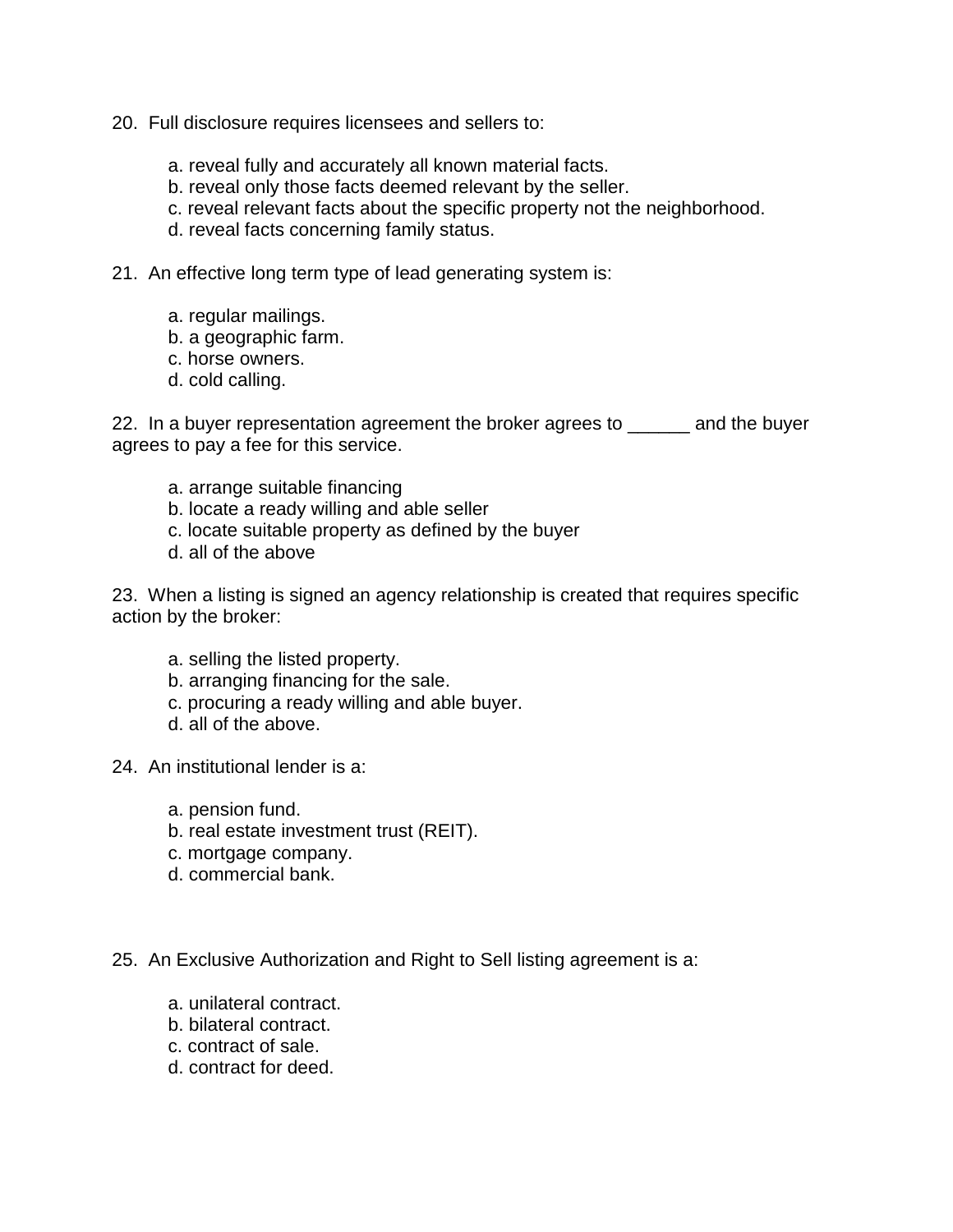26. A main goal of a licensee's marketing plan is to:

a. list the property on the MLS.

b. achieve maximum exposure of the property.

c. do whatever is necessary to present the property as favorably as possible.

d. create a competitive market analysis and pricing structure.

27. The C.A.R. listing agreement gives the broker/manager the right to cancel the listing:

- a. within 5 days.
- b. within 4 days.
- c. within 3 days.
- d. never.

28. A cooperating agent may negotiate a higher commission split with the listing agent:

- a. anytime.
- b. before the close of escrow.
- c. using the purchase contract.
- d. before submitting the offer.

29. Most unhappy sellers cite \_\_\_\_\_\_\_\_\_ as their number one issue.

- a. overpricing by the licensee
- b. poor communication with the licensee
- c. insufficient advertising by the licensee
- d. not enough open house activity by the licensee
- 30. In real estate parlance REO stands for:
	- a. Real Estate Opportunity.
	- b. Real Estate Offering.
	- c. Real Estate Owned.
	- d. Regional Economic Outlook.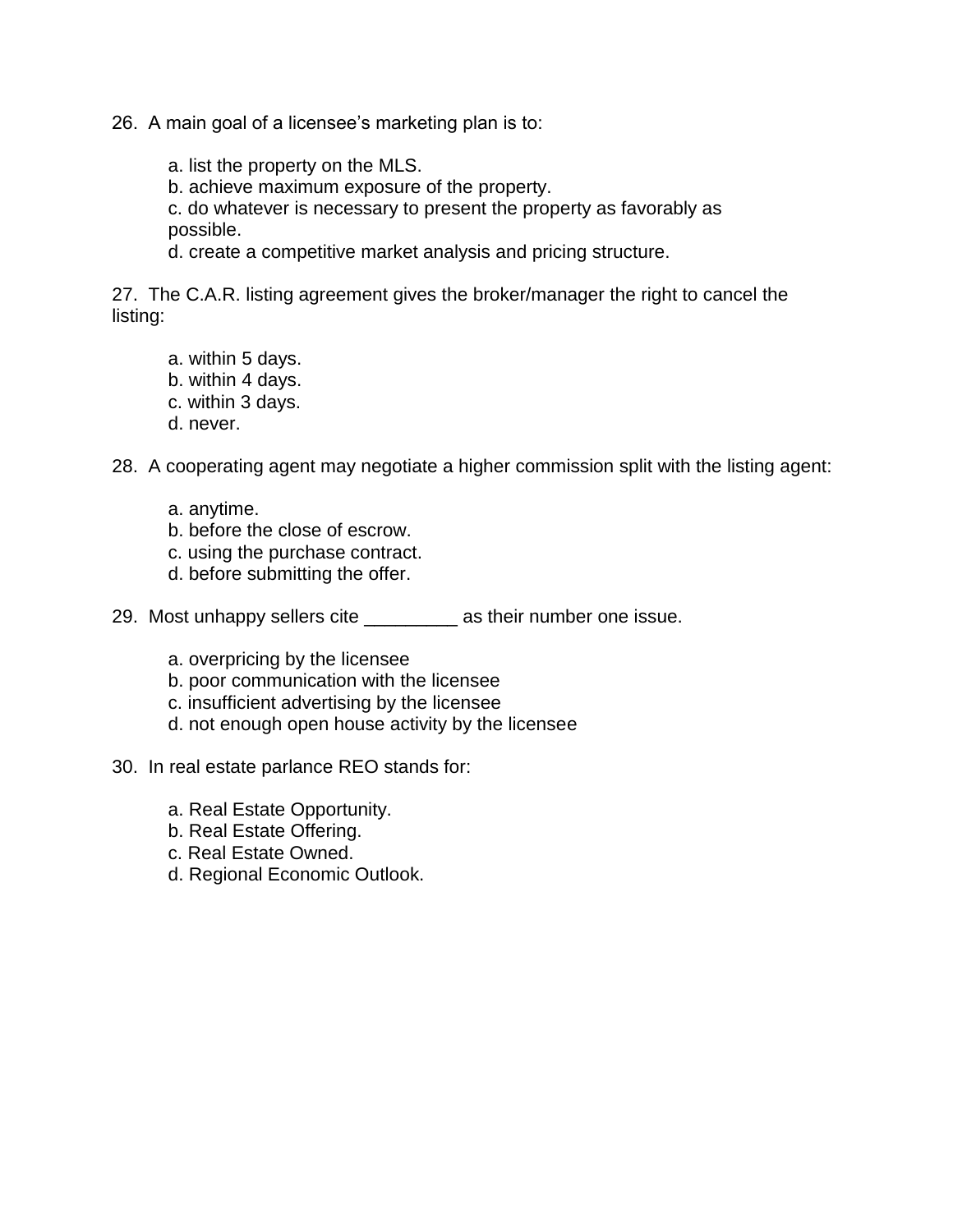- 31. A conforming loan:
	- a. is kept as a portfolio loan.
	- b. meets conventional bank underwriting standards.
	- c. meets underwriting standards for purchase by the FNMA.
	- d. all of the above.
- 32. Overpricing a home:
	- a. helps sell other seller's homes.
	- b. is a way to get top dollar for a seller.
	- c. is desirable as it keeps the broker's sign up longer.
	- d. builds a licensee's reputation as an "aggressive marketer".
- 33. To be most effective "Just Listed" cards need to be mailed:
	- a. anytime during a listing.
	- b. before the listing becomes active.
	- c. once the property is listed.
	- d. before the final walk through inspection.

34. A seller who has vacated their home before closing should be advised to contact their insurance agent to determine:

- a. if a home vacant for thirty days or more is considered abandoned.
- b. the extent of insurance on lock box coverage.
- c. the liability limits for cooperating licensees.
- d. the limits for workmen's compensation coverage.

35. It is highly advisable that a licensee provide a Disclosure and Consent for Representation of More than One Buyer or Seller (DA) form to a:

- a. seller.
- b. buyer.
- c. both buyer and seller.
- d. seller in a dual agency transaction.
- 14. a. Pulling up the latest listing and sales information from the Multiple Listing Service (MLS) and driving around the neighborhood prior to holding an Open House will give you the knowledge you need to earn the credibility that comes with being well prepared. p. 167
- 15. d. There is nothing more important than your personal safety. p15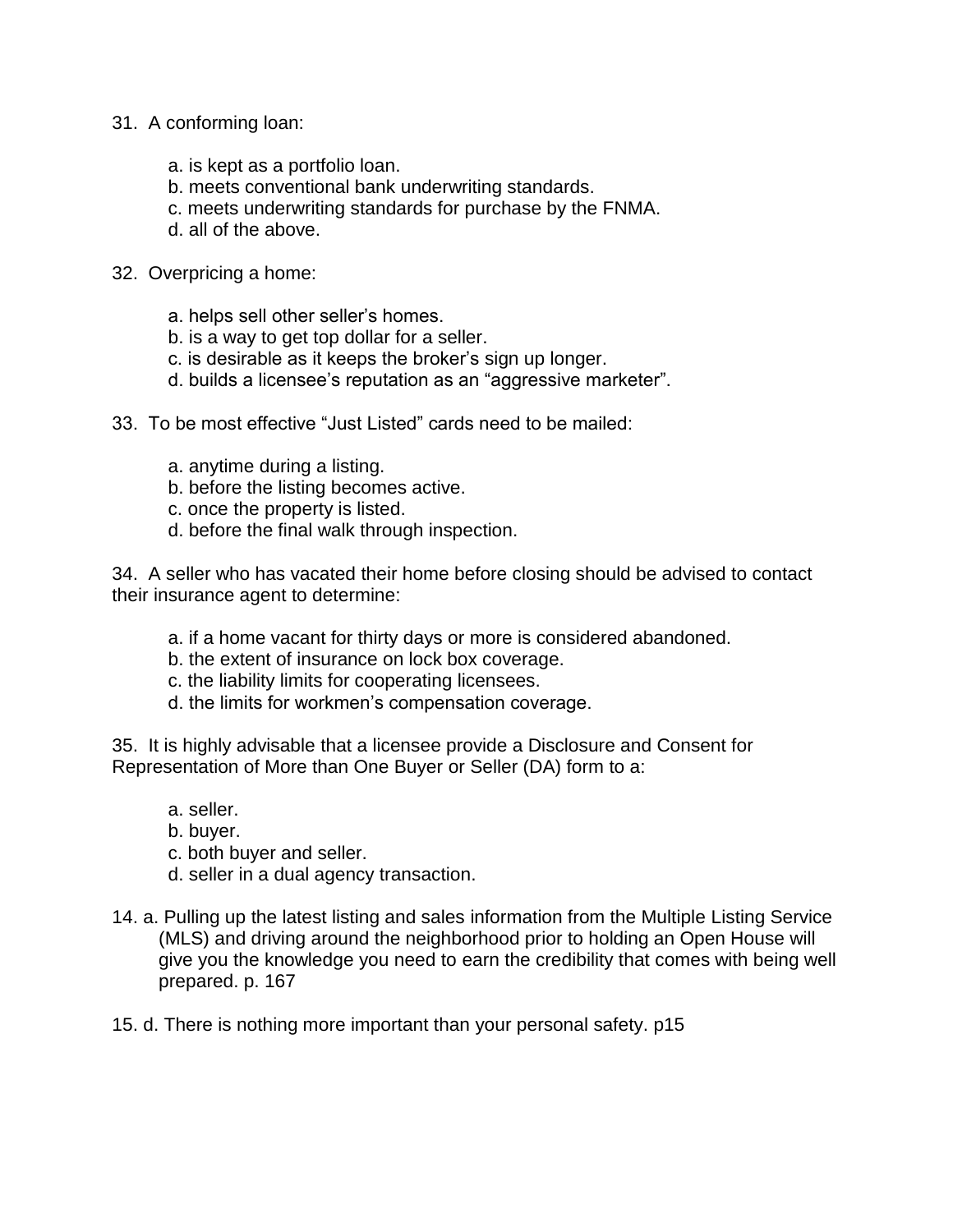- 16. b. Since January 1, 1987, any seller, whether represented by a licensee or not, is required to give the buyer a written disclosure statement of the condition of t he seller's property. p. 108
- 17. d. C.A.R. has developed an Agent Visual Inspection Disclosure (AVID) form, Statewide Buyer Seller Advisory (SBSA) and Seller Property Questionnaire (SPQ) that should be used with every listing. It should be noted that none of these advisory or disclosure forms are a substitute for local condition disclosures. p. 118
- 18. b. In common real estate parlance in California, a client is the seller and the buyer is the prospect or customer. p.95
- 19. a. see #18 above. p. 95
- 20. a. What does full disclosure really mean? It is the act of disclosing to a buyer fully and accurately all known material facts relevant to a decision maker in a transaction. p. 94
- 21. b. A geographical farm is probably one of the most effective long term types of prospecting available to a real estate licensee. p. 155
- 22. c. In the case of a Buyer/Broker (Buyer Representation) Agreement, the broker agrees to be diligent in locating a suitable property for a buyer and the buyer promises to pay the broker a fee for service when she successfully finds such a property. p. 238
- 23. c. When a listing is signed, an agency relationship is created that requires the completion of a specified action, such as procuring a "ready, willing, and able" buyer for the purchase of the seller's property for compensation. p. 238
- 24. d. Institutional lenders are commercial banks, savings associations, life insurance companies, credit unions or any lending institution whose activities are regulated by law. p. 305
- 25. b. A bilateral agreement is created in a listing when a broker agrees to use diligence in procuring a "ready, willing, and able" buyer, and the seller promises to pay compensation. p. 238
- 26. b. Your main goal is to maximize exposure of the listed property to as many potential buyers as possible. p. 259
- 27. a. The California Association of REALTORS $^{\circledR}$  (C.A.R.) Residential Listing Agreement (RLA) gives the broker or manager the right to cancel within five days of execution if the broker/manager does not agree with its terms. p.271